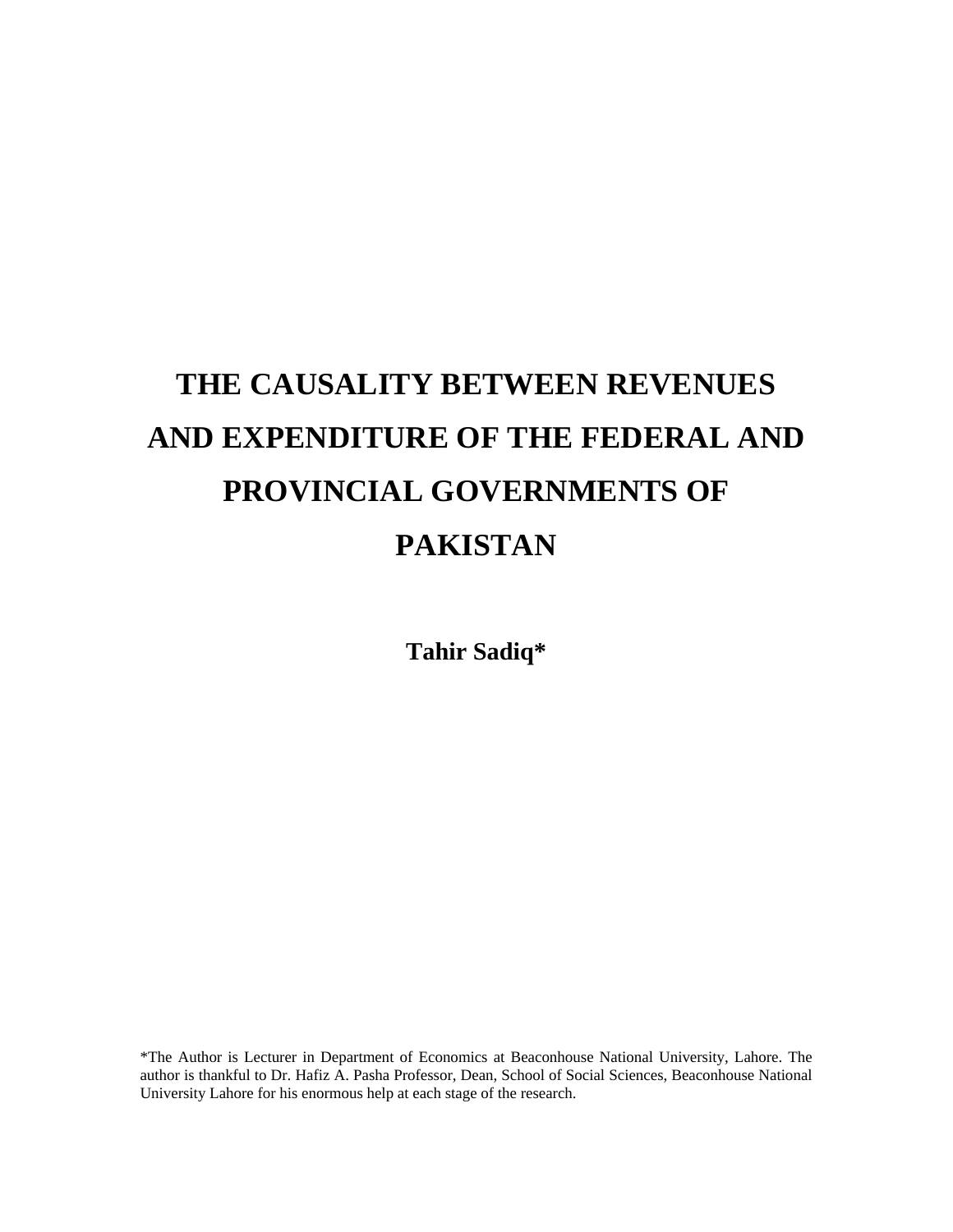#### **Abstract**

This paper aims to identify the strategy for fiscal deficit reduction by studying the causal relationship between federal and provincial taxes and expenditure using the Granger Causality test for the period, 1980-81 to 2009-10. The results indicate the absence of a strong causality in either direction between tax revenues and expenditure, thereby highlighting the weaknesses in fiscal management in the country.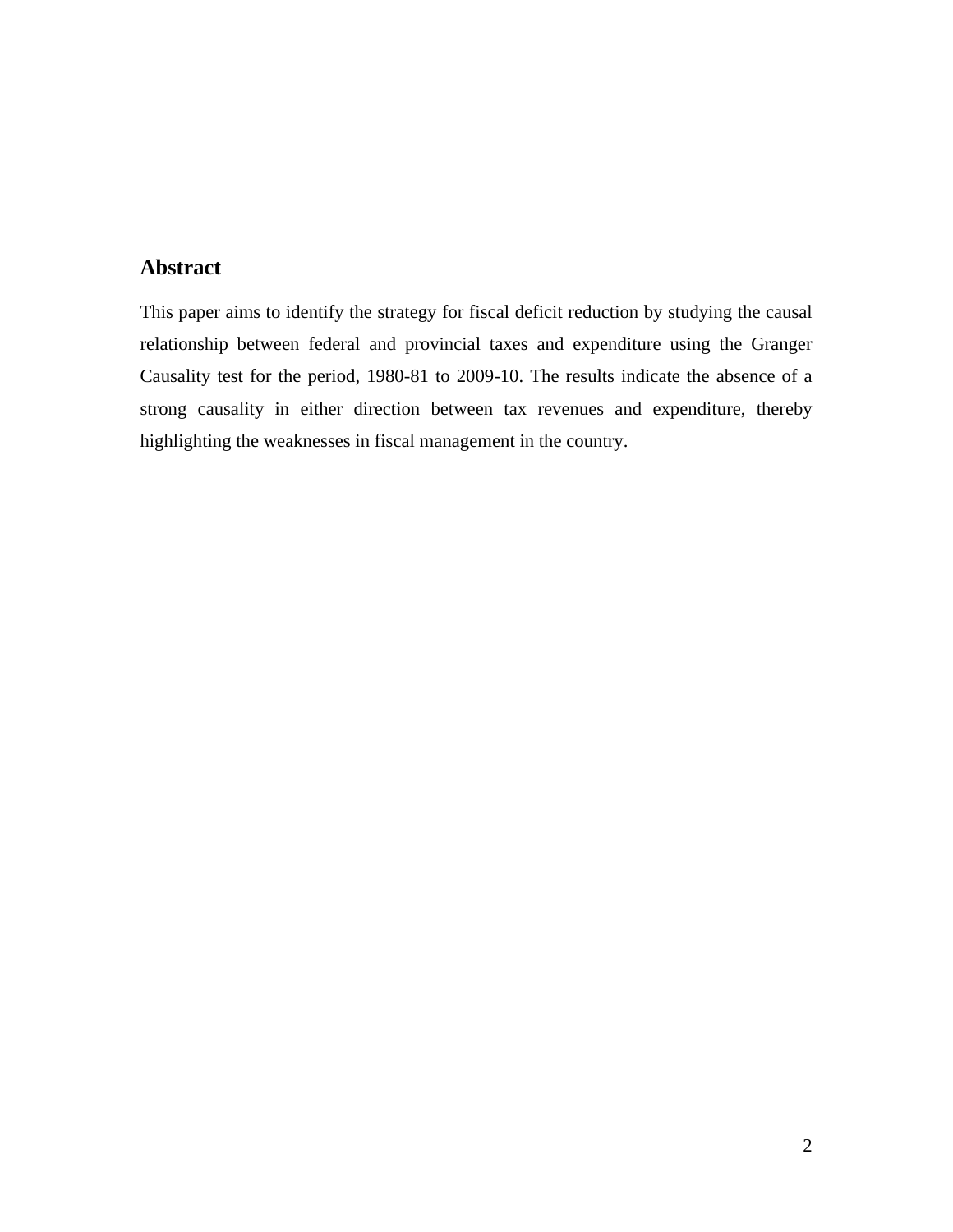#### **1. Introduction**

Large fiscal deficits and a growing debt burden have been a key element of the structural problems faced by the economy of Pakistan. During the last three years, for example, the budget deficit has averaged almost 6% of the GDP and the public debt has approached the level of 60% of the GDP. Targets agreed with IMF have been seriously violated and the SBA with the Fund has floundered because of the inability to control the fiscal deficit.

There is a growing perception that one of the root causes of inflation is the large borrowing from the Central Bank to finance the deficit. This has resulted in a popular demand for cutting down of unproductive expenditure and observing austerity along with implementation of a strong program of reforms to raise the low tax to GDP ratio of the country by broad-basing the tax system and eliminating exemptions. The fundamental question is whether measures at reducing the fiscal deficit will have a, more or less, permanent impact. If an increase in tax revenue is accompanied subsequently by a rise in expenditure then the impact on the deficit is likely to be temporary or limited in character. Alternatively, if a cut in expenditure leads to a slackening of the fiscal effort then the gains are also not lasting in nature.

Therefore, a study of the direction of causality between tax revenue and expenditure is essential to determine the optimal strategy for deficit reduction. There is need to understand if governments in Pakistan first tax and then spend or first spend and then tax.

In other words, is there 'fiscal synchronization' of the type pointed out by Frusternberg et.al (1986)?

The paper is organized as follows: Section 2 reviews the literature on the relationship between taxation and expenditure. Section 3 describes the methodology and the data. Section 4 presents the results for the federal and the provincial governments combined, and section 5 presents the conclusions and policy recommendations.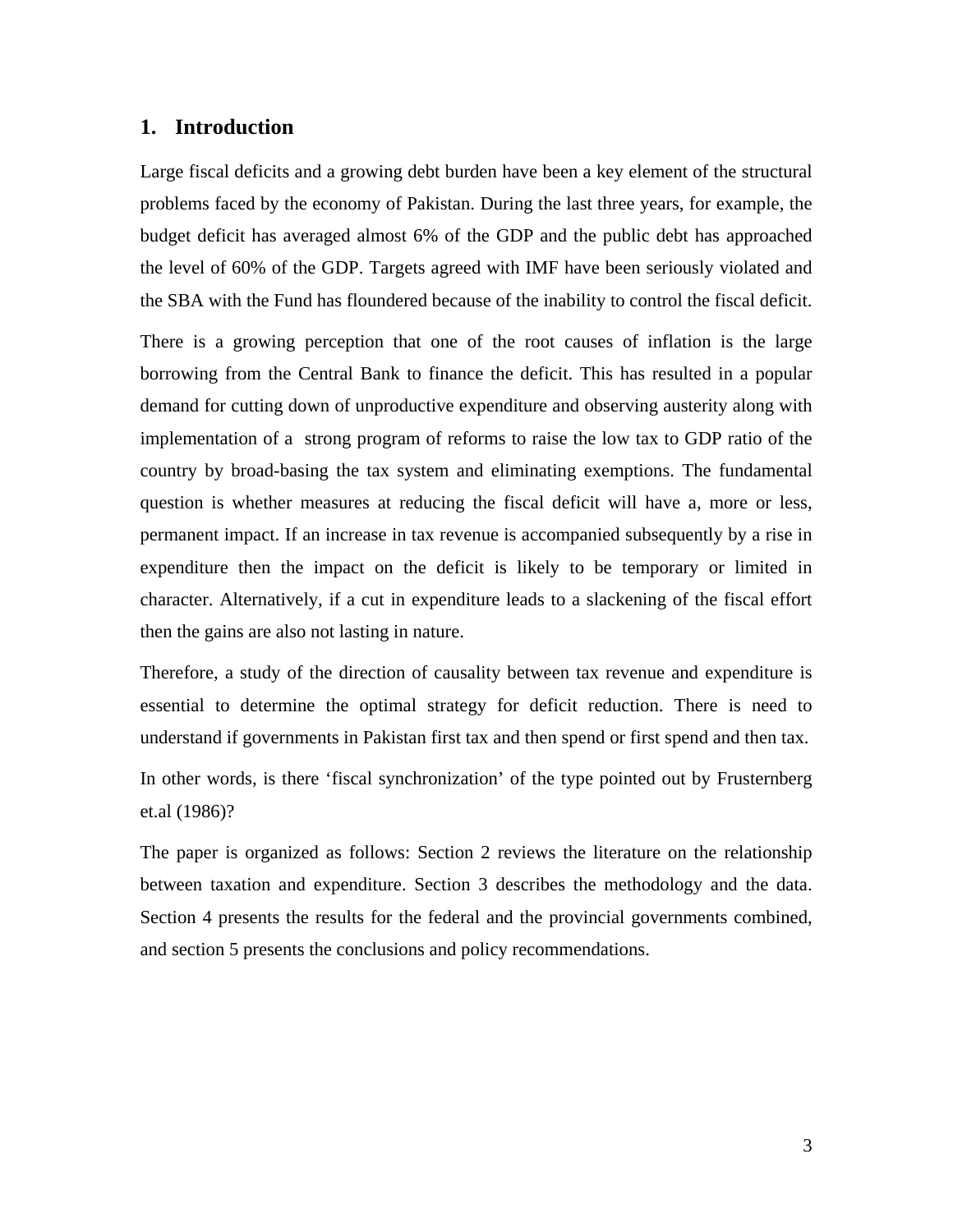#### **2. Literature Review**

Different studies have been undertaken to understand the relationship between government revenue and expenditure. Three hypotheses have been postulated by Aziz et. al. (2000), first, a bi-directional relationship between expenditure and revenue, second, a unidirectional causality that runs from revenue to expenditure and, third, the causality from expenditure to revenue. All these hypotheses have important implications for the strategy to solve the budget deficit problem. Some support to the fiscal synchronization hypothesis is given by Miller and Russek (1990) who concluded that there is bidirectional causality between taxes and government expenditures in the federal, state and local sectors of the USA. Kirchgassner and Prohl observe a bidirectional causality between revenue and expenditure both in the short run and long run for the Swiss federal government. Bohn (1991) shows that 50-65% of all deficits are caused by unexpected tax cuts and 65-70% are caused by high government expenditures, so there is a significant evidence in favor of both *tax-and-spend and the spend-and-tax hypotheses.* High deficits have been corrected by the combination of tax increase and cuts on expenditure. Payne (1998) shows that among 48 states of the USA, 24 support the tax-spend hypothesis, 8 the spend-tax hypothesis and 15 the hypothesis of fiscal synchronization, which means revenue and expenditure are jointly determined.

Some of the studies have shown that there is unidirectional causality from government revenues to expenditures. Marlow and Manage (1987) found a unidirectional causality from tax revenues to expenditures on the state data of USA for all almost lag structures.For local governments they find causality from revenues to expenditure for the *shortest lag length* of two years, while for other lags revenue and expenditure appear independent of each other. Moalusi(2007) finds unidirectional causality from revenue to expenditure in Botswana. Owoye (1995) demonstrates that there is bidirectional causality between expenditures and taxes in five countries of G7, but in Italy and Japan causality is from taxes to expenditures.

The third hypothesis of first spend and tax later is also supported by many studies. For example, Barro (1979) indicated that during war and post war periods there is an impact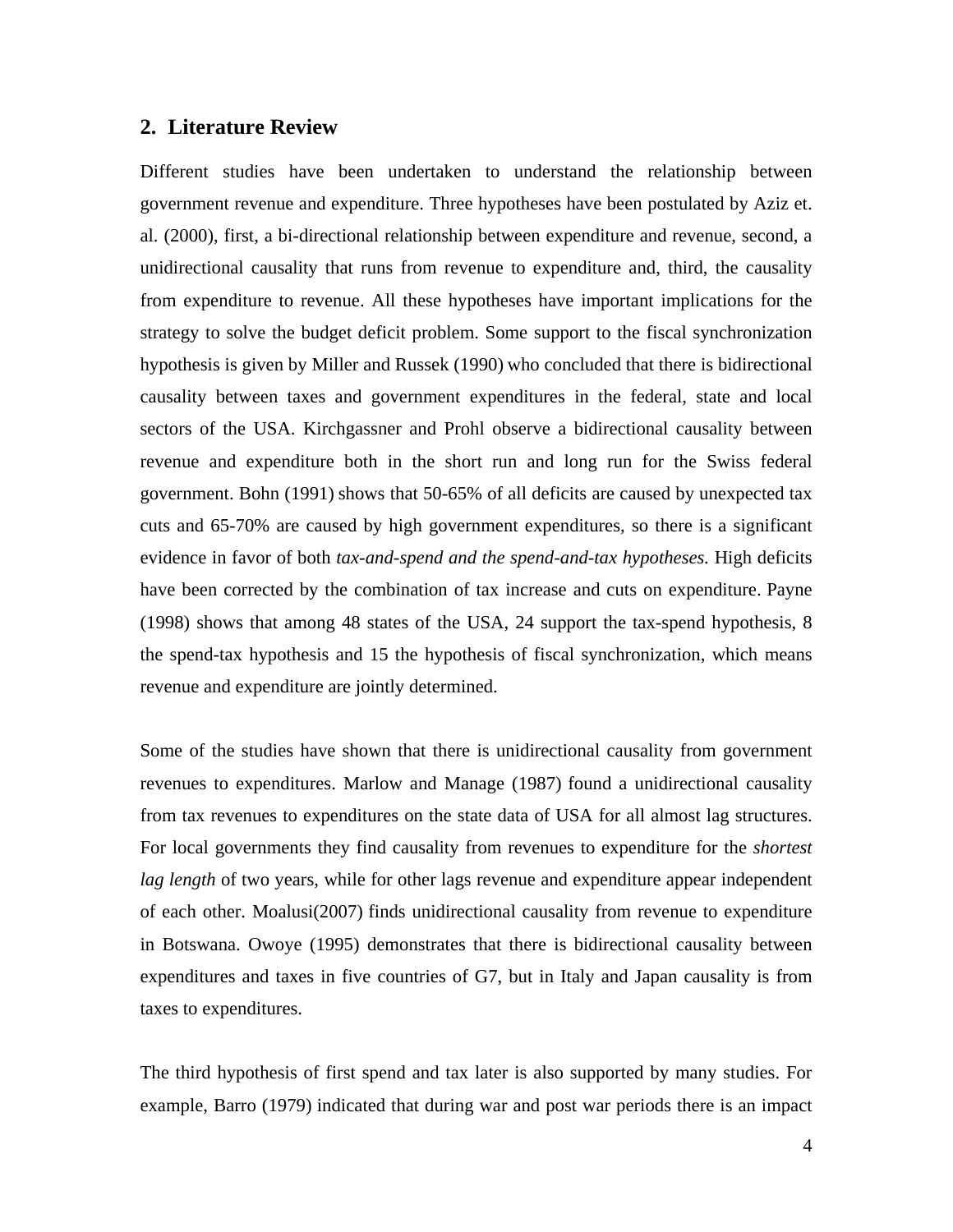of temporary increase in government expenditures on public debt which eventually leads to a rise in taxes.

The causality between taxes and expenditures for federal and provincial governments combined of Pakistan was studied by Hussain (2005) for the period 1973-2003. The author concludes that there is unidirectional causality from government expenditure to revenue. He offers two simultaneous solutions, first, to expand the tax base and ensure higher collection of taxes and second to cut the excess current expenditures. Further the work of Aisha et.al supported spend and tax hypothesis in case of Pakistan as taxes revenues are determined by government expenditure. The authors performed a cointegration test which suggests that there exists a long run relationship between revenue and expenditure in Pakistan.

#### **3. Methodology and Data**

Various approaches can be adopted to study the relationship between revenues and expenditure, including Co-integration test, Granger causality test, Error correction model and Vector Autoregressive mode (VAR). Granger (1969) argued the revenues may be explained by past revenues and expenditures. If the past values of expenditure explain current revenues then there exists causality expenditure to revenue. If the opposite is the case then the flow of causation is from revenue to expenditure. The simple model which tests the causal relationship between revenues and expenditures

presented by Granger (1969) is as follows:

 $m_1$  and  $m_2$  $m_2$ **Xt = aj X t – j + bj Y t – j + et** ……………………………………….. (1)  $j = 1$   $j = 1$  $m_3$  and  $m_4$  $m_4$ **Yt = cj X t – j + dj Y t – j + <sup>t</sup>** ……………………………………….. (2)  $j = 1$   $j = 1$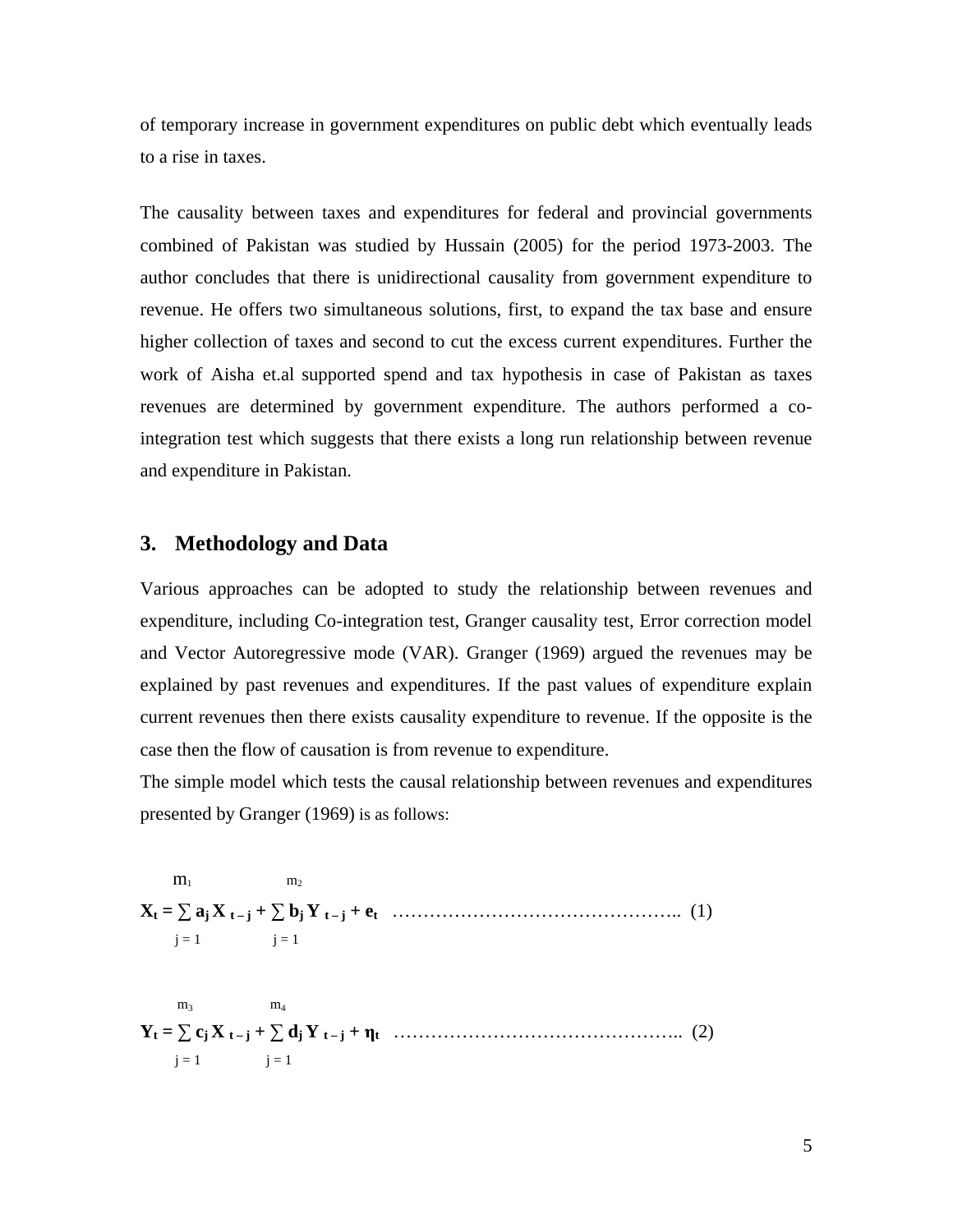Here the error terms,  $e_t$  and  $\eta_t$  are uncorrelated series with means that E [ $e_t$ ,  $\eta_t$ ]=0. The  $,\eta_t$ ]=0. The ms are the given lag lengths. In the above equations if bj is not equal to zero it implies that direction of causality is from Y to X and similarly if cj is not equal to zero than the causality is from X to Y. If both bj and cj are not equal to zero there is a bi-directional causality between X and Y and if both bj and cj are equal to zero there exist no causal relationship between Xt and Yt.

For our research, X corresponds to expenditure and Y to tax revenues. The expenditure variable is designated as EXP and the revenue variable as REV.

Lag lengths, m, of the above equations are determined through Akaike Information Criterion (1969) and Schwarz Criterion (1978). Initially equation 1 of expenditure is regressed on the lagged variables of expenditure, excluding revenue. Appropriate lag is selected where AIC are SC are minimum. Keeping this lag fixed, lags for the revenue have been introduced until AIC and SC are minimized. Same procedure is applied to equation 2 for the determination of the optimal lag lengths of expenditure and causing revenue.

The null and alternate hypotheses for the equation 1 are as follows:

Ho: REV does not Granger Cause EXP H1: REV does Granger Cause REV.

For the equation 2 null and alternate hypotheses are as follows:

Ho: EXP does not Granger cause REV.

H1: EXP does Granger Cause REV.

If bj = 0 of equation 1 and dj  $\neq$  0 of equation 2, it implies there is a unidirectional causality from revenue to expenditure. Similarly if bj  $\neq 0$  of equation 1 and dj = 0 of equation 2 implies unidirectional causality from expenditure to revenue. If both bj  $\neq 0$  of equation 1 and dj  $\neq 0$  of equation 2 implies a bidirectional causality, finally if bj = 0 of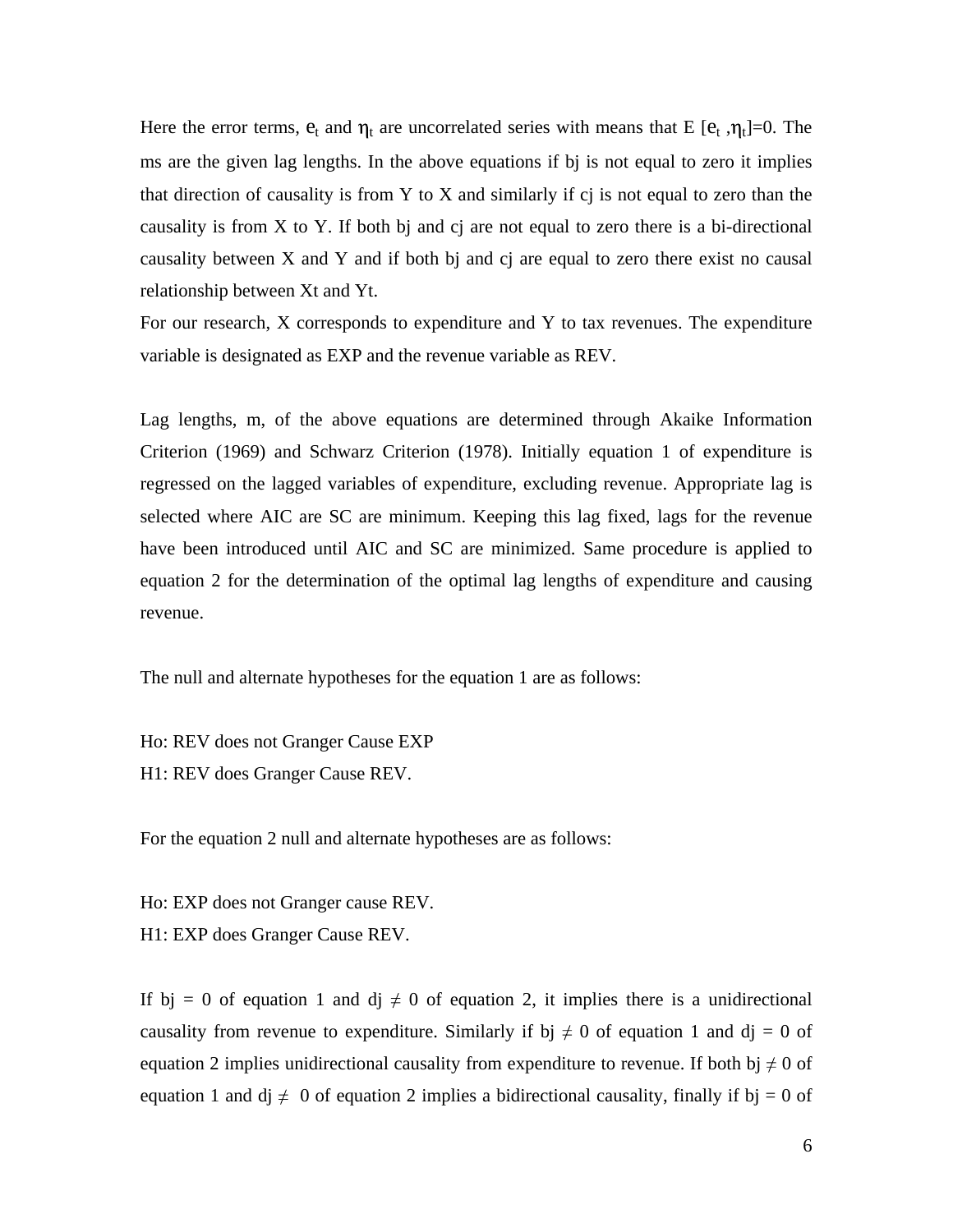equation 1 and  $dj = 0$  of equation 2 implies no link between expenditure and revenue. We also expect that  $\sum$  aj <1,  $\sum$  bj<1,  $\sum$  cj<1 and  $\sum$  dj <1. OLS regression is applied to both the equations 1 and 2 to check the significance of estimates, at the 5% significance level.

Data on federal and provincial tax revenues, current and development expenditure have been taken for the period, 1980-81 to 2009-10, from Pakistan Economic Survey and the State Bank of Pakistan. Revised estimates for the last year have been obtained from the website of fiscal operations maintained by the Ministry of Finance, Islamabad. Non-tax revenues, which include interest income, profits and dividends and miscellaneous receipts, have been excluded from the analysis as they are mostly exogenous in character. The series have been converted into real percapita magnitudes in order to avoid problems of non-stationarity, and are presented in table 1.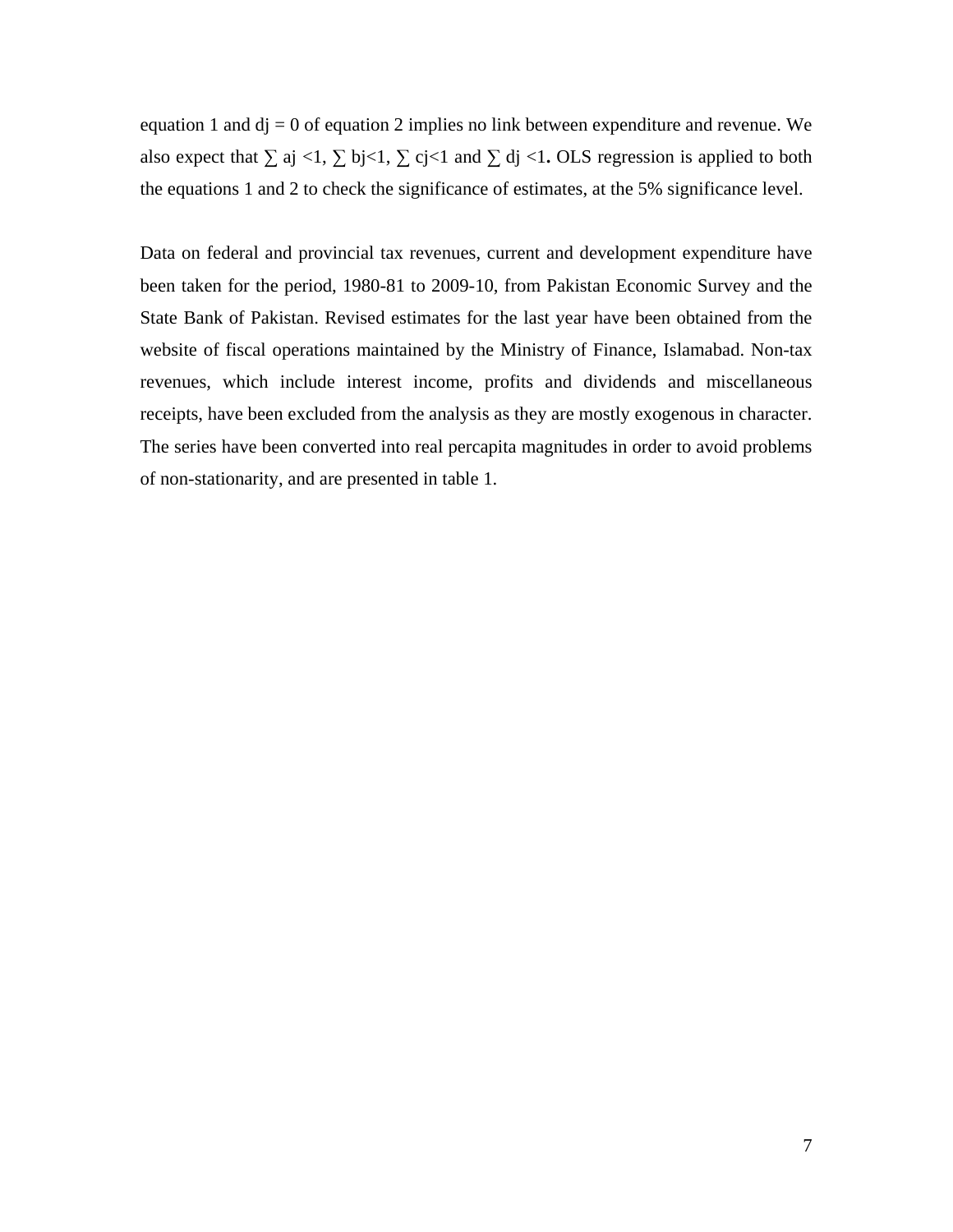#### **TABLE 1 PERCAPITA REAL TAX REVENUE AND EXPENDITURE OF THE FEDERAL AND PROVINCIAL GOVERNMENTS COMBINED (AT CONSTANT PRICES OF 1999-2000)**

| Years | Per Capita Real<br><b>Total Rev</b><br>(PCRTTR) | Per Capita Real<br><b>Total Exp</b><br>(PCRTE) | <b>Per Capita Real</b><br><b>Current Exp</b><br>(PCRTCE) | Per Capita Real Dev<br><b>Exp (PCRTDE)</b> |
|-------|-------------------------------------------------|------------------------------------------------|----------------------------------------------------------|--------------------------------------------|
| 1981  | 2182                                            | 4104                                           | 2851                                                     | 1254                                       |
| 1982  | 2088                                            | 3767                                           | 2616                                                     | 1152                                       |
| 1983  | 2184                                            | 4025                                           | 2852                                                     | 1172                                       |
| 1984  | 2186                                            | 3971                                           | 2935                                                     | 1037                                       |
| 1985  | 2020                                            | 4139                                           | 3029                                                     | 1110                                       |
| 1986  | 2157                                            | 4617                                           | 3243                                                     | 1373                                       |
| 1987  | 2230                                            | 4987                                           | 3731                                                     | 1256                                       |
| 1988  | 2420                                            | 5424                                           | 4019                                                     | 1405                                       |
| 1989  | 2536                                            | 5323                                           | 4050                                                     | 1273                                       |
| 1990  | 2650                                            | 5355                                           | 4001                                                     | 1354                                       |
| 1991  | 2470                                            | 5494                                           | 4119                                                     | 1375                                       |
| 1992  | 2776                                            | 5969                                           | 4273                                                     | 1696                                       |
| 1993  | 2739                                            | 5748                                           | 4491                                                     | 1256                                       |
| 1994  | 2630                                            | 5275                                           | 4242                                                     | 1033                                       |
| 1995  | 2951                                            | 5344                                           | 4316                                                     | 1027                                       |
| 1996  | 3088                                            | 5699                                           | 4663                                                     | 1037                                       |
| 1997  | 2852                                            | 5194                                           | 4373                                                     | 821                                        |
| 1998  | 2714                                            | 5518                                           | 4612                                                     | 906                                        |
| 1999  | 2693                                            | 5229                                           | 4420                                                     | 809                                        |
| 2000  | 2786                                            | 5579                                           | 4814                                                     | 765                                        |
| 2001  | 2926                                            | 5132                                           | 4599                                                     | 533                                        |
| 2002  | 2852                                            | 5209                                           | 4722                                                     | 487                                        |
| 2003  | 3111                                            | 5732                                           | 5052                                                     | 680                                        |
| 2004  | 3291                                            | 5721                                           | 4638                                                     | 1083                                       |
| 2005  | 3401                                            | 6005                                           | 4647                                                     | 1357                                       |
| 2006  | 3681                                            | 6853                                           | 5058                                                     | 1795                                       |
| 2007  | 3676                                            | 8020                                           | 6128                                                     | 1892                                       |
| 2008  | 3864                                            | 8899                                           | 7244                                                     | 1655                                       |
| 2009  | 3832                                            | 8046                                           | 6496                                                     | 1550                                       |
| 2010  | 3879                                            | 8518                                           | 6954                                                     | 1563                                       |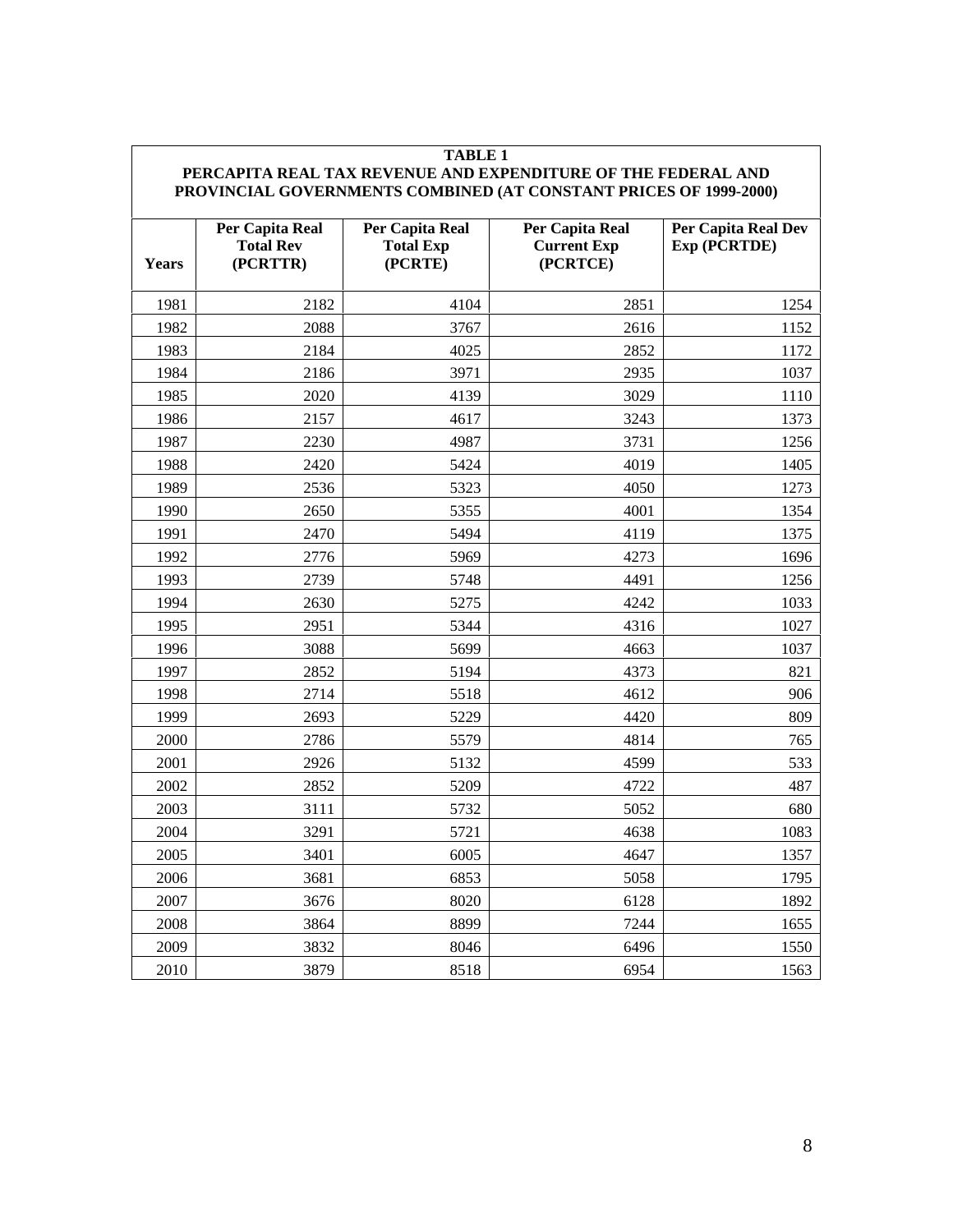## **4. Empirical Results**

#### **4.1 Tax Revenue and total Expenditure**

The regression results of causality between total tax revenues and total expenditures of the federal and provincial governments combined are given below. Total tax revenue consists of federal total tax and provincial total tax revenues. Total expenditure is the sum of federal and provincial current and total development expenditure. The results show that there does not exist any causal relationship between total government revenue and total expenditure. The null hypothesis that total revenue does not Granger cause total expenditure is accepted against the alternate that total revenue does Granger cause total expenditure at 5% significance level. Similarly, the null hypothesis that total tax expenditure does not Granger cause total revenue is also accepted against the alternate that total expenditure does Granger cause total revenue.

One of the principal reasons for the lack of responsiveness of expenditure to changes in revenue is the downward rigidity in major expenditure heads like defense, debt servicing, costs of civil administration, etc. Development expenditure is more discretionary in character but in the presence of a large throwforward of on-going development schemes it is difficult to cut back the size of the PSDP in the short run.

On the taxation size the inability to mobilize revenue quickly in the event of slippages on the expenditure side is due to the absence ofa tax culture given the large size of the informal economy, presence of strong lobbies, low efficiency of tax administration and low elasticity of the tax system.

The failure in raising tax revenues in the presence of a rapidly growing trend in expenditure is vividly demonstrated by the experience after 2003-04 when the fiscal deficit was at its historically lowest level of 2.4% of the GDP. The emergence of the War on Terror and the resulting rise in security spending along with more recent problem of large subsidies to public sector enterprises and introduction of transfer payments have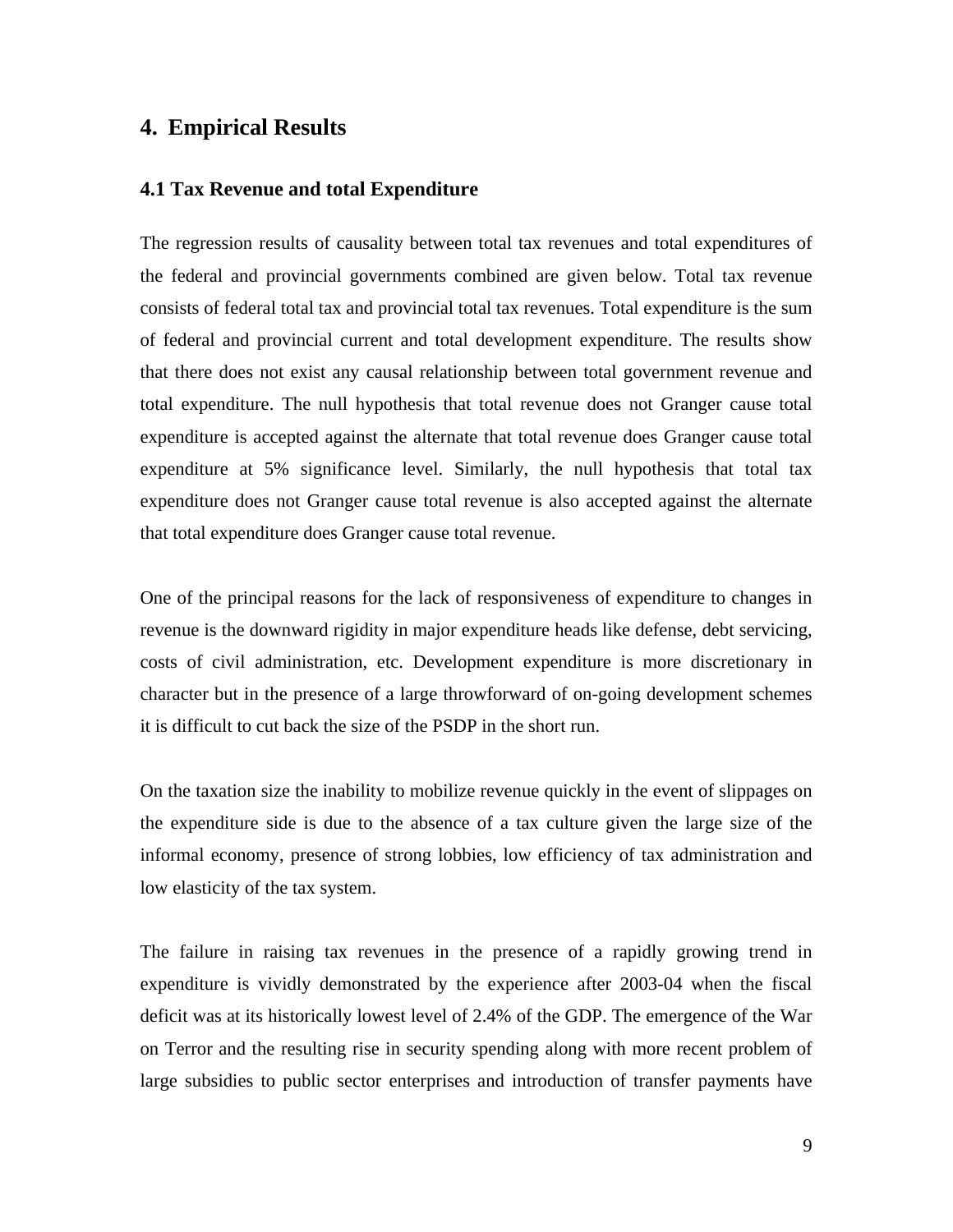increased public expenditure by almost three percentage points of the GDP in the last six years. But the tax- to -GDP ratio has remained stagnant at about 10% of the GDP and, consequently, the fiscal deficit has risen to 6.3% of the GDP by 2009-10.

Results of the Granger Causality test between total tax revenues and total expenditures are given in table 2. The underlying regressions are presented in table 3.

| <b>TABLE 2</b>   |                              |                   |                       |         |                                                       |           |  |  |
|------------------|------------------------------|-------------------|-----------------------|---------|-------------------------------------------------------|-----------|--|--|
|                  |                              |                   | AND TOTAL EXPENDITURE |         | RESULTS OF THE GRANGER CAUSALITY BETWEEN TAX REVENUES |           |  |  |
| <b>Dependent</b> | <b>Independent variables</b> |                   | p-values              |         | <b>Inference</b>                                      | Causality |  |  |
| variable         | Lag o<br>  expenditure       | Lag of<br>revenue | Lag exp               | Lag rev |                                                       |           |  |  |
| Percapita real   |                              |                   | 0.0001                | 0.115   | Accept null                                           | No.       |  |  |
| exn              |                              |                   |                       |         | hypothesis                                            | causation |  |  |
| Percapita real   |                              |                   | 0.611                 | 0.000   | Accept null                                           |           |  |  |
|                  |                              |                   |                       |         | hypothesis                                            |           |  |  |

|                                                                              | TABLE 3            |                       |             |          |
|------------------------------------------------------------------------------|--------------------|-----------------------|-------------|----------|
| <b>RESULTS OF THE REGRESSIONS BETWEEN TAX REVENUES AND TOTAL EXPENDITURE</b> |                    |                       |             |          |
| Dependent Variable: PCRTE                                                    |                    |                       |             |          |
| Sample (adjusted): 1982 to 2010                                              |                    |                       |             |          |
| Included observations: 29 after adjustments                                  |                    |                       |             |          |
| Variable                                                                     | <b>Coefficient</b> | Std. Error            | t-Statistic | Prob.    |
|                                                                              | -220.685           | 448.894               | $-0.492$    | 0.627    |
| $\vert$ PCRTE (-1)                                                           | 0.761              | 0.166                 | 4.587       | 0.0001   |
| $\overline{\big }$ PCRTTR(-1)                                                | 0.606              | 0.371                 | 1.633       | 0.115    |
| R-Squared                                                                    | 0.888              | Mean dependent var    |             | 5682.454 |
| Adjusted R-Squared                                                           | 0.879              | S.D. dependent var    |             | 1281.317 |
| S.E. of regression                                                           | 445.170            | Akaike info criterion |             | 15.132   |
| Sum squared resid                                                            | 5152586.000        | Schwarz criterion     |             | 15.274   |
| Log likelihood                                                               | $-216.421$         | Hannan-Quinn criter.  |             | 15.177   |
| F-statistic                                                                  | 102.982            | Durbin-Watson stat    |             | 1.918    |
| Prob(F-statistic)                                                            | 0.000              |                       |             |          |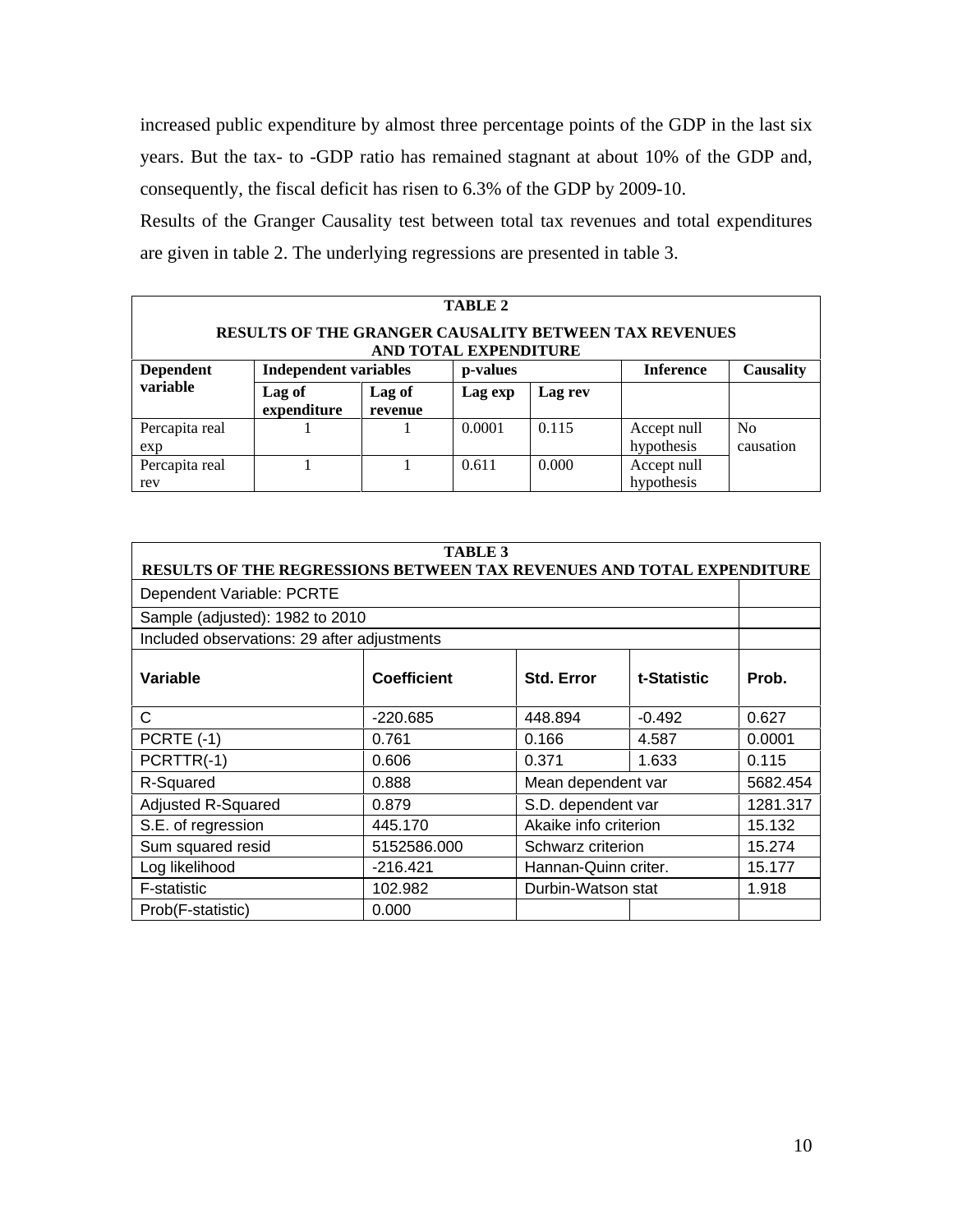| Dependent Variable: PCRTTR                  |             |                       |             |          |
|---------------------------------------------|-------------|-----------------------|-------------|----------|
| Sample (adjusted): 1982 to 2010             |             |                       |             |          |
| Included observations: 29 after adjustments |             |                       |             |          |
| Variable                                    | Coefficient | Std. Error            | t-Statistic | Prob.    |
|                                             | 48.577      | 156.293               | 0.311       | 0.758    |
| $\vert$ PCRTTR(-1)                          | 0.945       | 0.129                 | 7.313       | 0.000    |
| $PCRTE(-1)$                                 | 0.030       | 0.058                 | 0.514       | 0.611    |
| R-Squared                                   | 0.928       | Mean dependent var    |             | 2851.148 |
| Adjusted R-Squared                          | 0.922       | S.D. dependent var    |             | 556.236  |
| S.E. of regression                          | 154.996     | Akaike info criterion |             | 13.022   |
| Sum squared resid                           | 624620.200  | Schwarz criterion     |             | 13.164   |
| Log likelihood                              | $-185.825$  | Hannan-Quinn criter.  |             | 13.067   |
| F-statistic                                 | 167.303     | Durbin-Watson stat    |             | 2.182    |
| Prob(F-statistic)                           | 0.000       |                       |             |          |
|                                             |             |                       |             |          |
|                                             |             |                       |             |          |

Where **the contract of the contract of the contract of the contract of the contract of the contract of the contract of the contract of the contract of the contract of the contract of the contract of the contract of the con** 

PCRTE = Real percapita expenditure,

PCRTTR = Real percapita tax revenues.

It may be noticed that, although not statistically significant, there appears to be some evidence of weak causation from tax revenues to expenditure. Hussain (2005) had concluded that there was causality from expenditure to revenue in the Pakistani context for an earlier period upto 2002-03. Clearly, the relationship has broken down due to the developments thereafter as described above.

#### **4.2. Tax Revenue and Current Expenditure**

We now test for the relationship between total tax revenue and total current expenditure. The results clearly show that there does not exist a causal relationship between total tax revenue and total current expenditures. The null hypothesis that total revenue does not Granger cause total current expenditure is accepted against the alternate that total revenue does Granger cause total current expenditure at 5% level of significance. Similarly the null hypothesis that total current expenditure does not Granger cause total revenue is also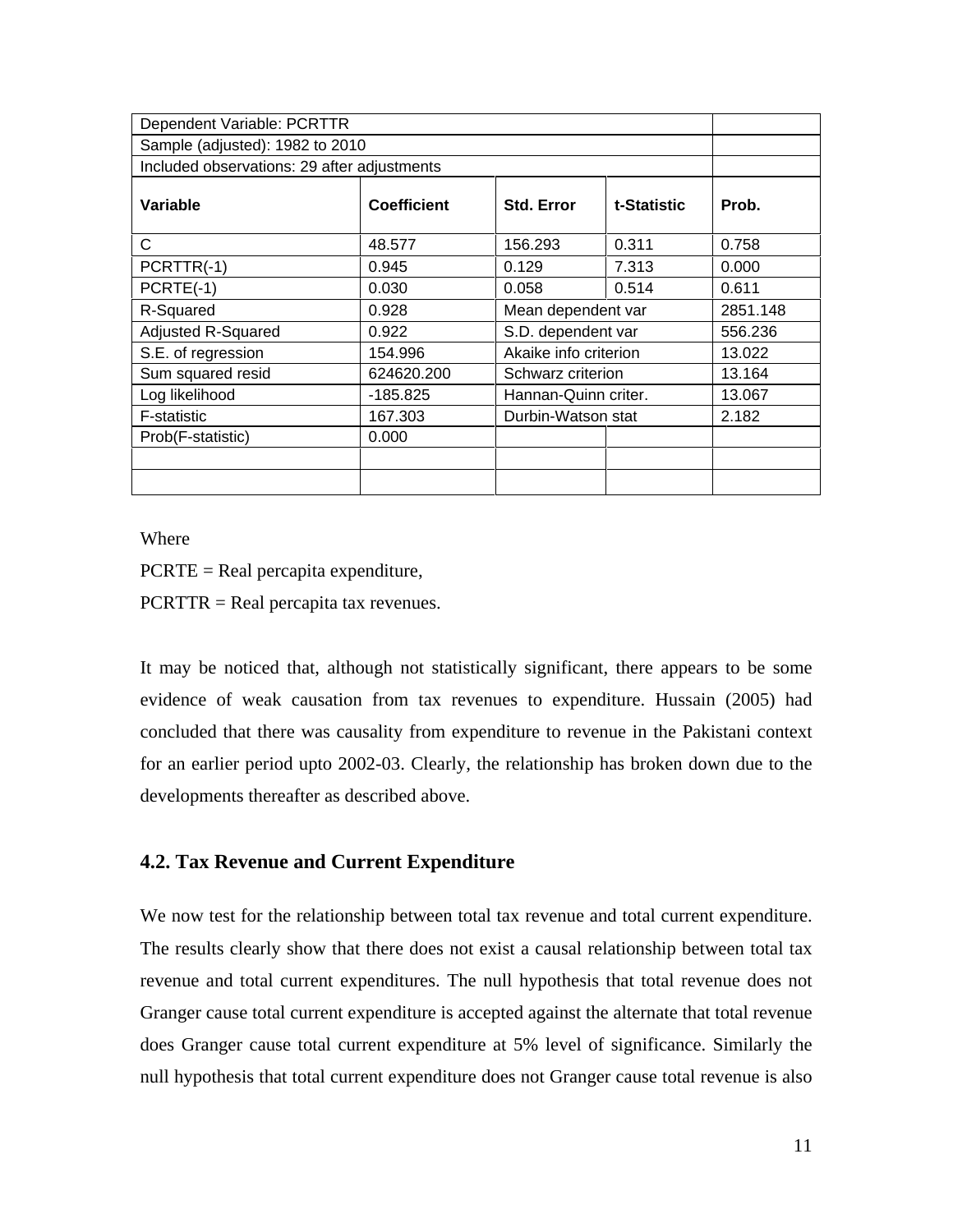accepted against the alternate that total current expenditure does Granger cause total revenue.

Results of the Granger Causality test between total tax revenues and current expenditures are given in table 4. The underlying regressions are presented in table 5.

| <b>TABLE 4</b> |                              |                   |                         |         |                                                        |                  |  |  |
|----------------|------------------------------|-------------------|-------------------------|---------|--------------------------------------------------------|------------------|--|--|
|                |                              |                   | AND CURRENT EXPENDITURE |         | RESULTS OF THE GRANGER CAUSALITY TEST BETWEEN REVENUES |                  |  |  |
| Dependent      | <b>Independent variables</b> |                   | p-values                |         | <b>Inference</b>                                       | <b>Causality</b> |  |  |
| variable       | Lag c<br>expenditure         | Lag of<br>revenue | Lag exp                 | Lag rev |                                                        |                  |  |  |
| Percapita real |                              |                   | 0.005                   | 0.239   | Accept null                                            | N0               |  |  |
| current exp    |                              |                   |                         |         | hypothesi <sup>r</sup><br>$\overline{1}$               | causation        |  |  |
| Percapita real |                              |                   | 0.430                   | 0.000   | Accept null                                            |                  |  |  |
| rev            |                              |                   |                         |         | hypothesis                                             |                  |  |  |

The results of regressions are given in table 5

|                                             | RESULTS OF REGRESSIONS OF TAX REVENUE AND CURRENT EXPENDITURE | <b>TABLE 5</b>        |             |          |
|---------------------------------------------|---------------------------------------------------------------|-----------------------|-------------|----------|
| Dependent Variable: PCRTCE                  |                                                               |                       |             |          |
| Sample (adjusted): 1983 to 2010             |                                                               |                       |             |          |
| Included observations: 29 after adjustments |                                                               |                       |             |          |
| Variable                                    | <b>Coefficient</b>                                            | <b>Std. Error</b>     | t-Statistic | Prob.    |
|                                             | $-502.572$                                                    | 402.829               | $-1.248$    | 0.224    |
| $\vert$ PCRTCE(-1)                          | 0.529                                                         | 0.172                 | 3.070       | 0.005    |
| PCRTTR(-1)                                  | 0.397                                                         | 0.487                 | 0.815       | 0.423    |
| $\vert$ PCRTTR(-2)                          | 0.587                                                         | 0.486                 | 1.207       | 0.239    |
| R-Squared                                   | 0.904                                                         | Mean dependent var    |             | 4561.522 |
| Adjusted R-Squared                          | 0.892                                                         | S.D. dependent var    |             | 1079.009 |
| S.E. of regression                          | 354.477                                                       | Akaike info criterion |             | 14.711   |
| Sum squared resid                           | 3015693                                                       | Schwarz criterion     |             | 14.901   |
| Log likelihood                              | $-201.950$                                                    | Hannan-Quinn criter.  |             | 14.769   |
| F-statistic                                 | 75.391                                                        | Durbin-Watson stat    |             | 1.900    |
| Prob(F-statistic)                           | 0.000                                                         |                       |             |          |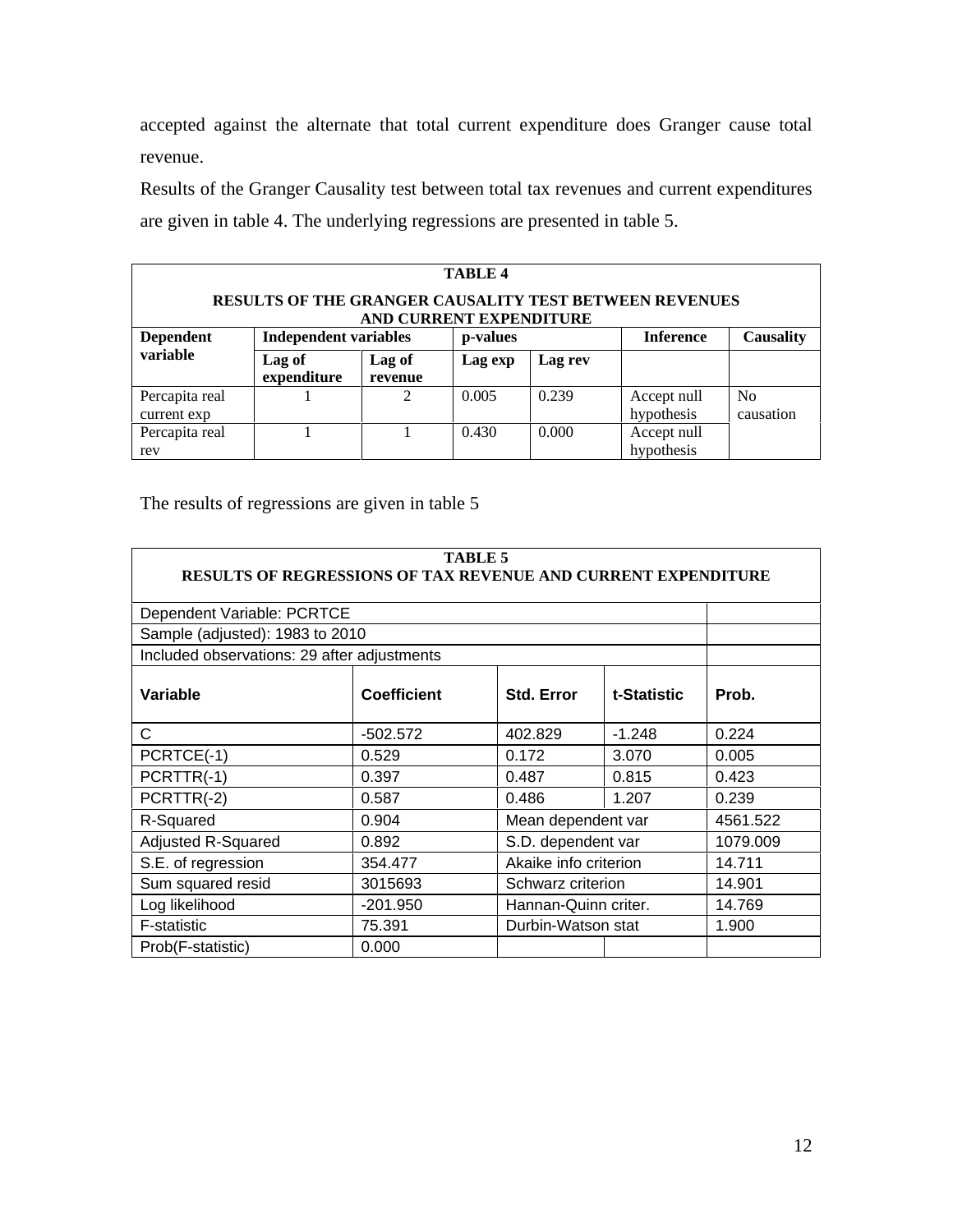| Dependent Variable: PCRTTR                  |                    |                       |             |          |
|---------------------------------------------|--------------------|-----------------------|-------------|----------|
| Sample (adjusted): 1982 to 2010             |                    |                       |             |          |
| Included observations: 29 after adjustments |                    |                       |             |          |
| Variable                                    | <b>Coefficient</b> | Std. Error            | t-Statistic | Prob.    |
|                                             | 87.083             | 163.671               | 0.532       | 0.599    |
| $\vert$ PCRTTR(-1)                          | 0.901              | 0.140                 | 6.418       | 0.000    |
| $\vert$ PCRTCE(-1)                          | 0.057              | 0.071                 | 0.801       | 0.430    |
| R-Squared                                   | 0.929              | Mean dependent var    |             | 2851.148 |
| Adjusted R-Squared                          | 0.923              | S.D. dependent var    |             | 556.236  |
| S.E. of regression                          | 153.894            | Akaike info criterion |             | 13.008   |
| Sum squared resid                           | 615767.100         | Schwarz criterion     |             | 13.150   |
| Log likelihood                              | -185.618           | Hannan-Quinn criter.  |             | 13.052   |
| <b>F-statistic</b>                          | 169.896            | Durbin-Watson stat    |             | 2.142    |
| Prob(F-statistic)                           | 0.000              |                       |             |          |

Where  $PCRTCE = Real percapita current expenditure$ 

## **4.3. Tax Revenue and Development Expenditure**

The results of the Granger Causality Test of the relationship between total tax revenue and development expenditure is shown below.

|                                      |                              |                                | <b>TABLE 6</b> |         |                                                            |                   |
|--------------------------------------|------------------------------|--------------------------------|----------------|---------|------------------------------------------------------------|-------------------|
|                                      |                              | <b>DEVELOPMENT EXPENDITURE</b> |                |         | RESULTS OF THE GRANGER CAUSALITY TEST BETWEEN REVENUES AND |                   |
| Dependent                            | <b>Independent variables</b> |                                | p-values       |         | <b>Inference</b>                                           | Causality         |
| variable                             | Lag o<br>  expenditure       | Lag of<br>revenue              | <b>Lag exp</b> | Lag rev |                                                            |                   |
| Percapita real<br>development<br>exp |                              |                                | 0.000          | 0.564   | Accept null<br>hypothesis                                  | - No<br>causation |
| Percapita real<br>rev                |                              |                                | 0.848          | 0.000   | Accept null<br>hypothesis                                  |                   |

Null hypothesis that total revenue does not Granger cause total development expenditure is accepted against the alternate that total revenue does Granger cause total development expenditure at 5% level of significance. Similarly, the null hypothesis that total development expenditure does not Granger cause total revenue is also accepted against the alternate that total development expenditure does Granger cause total revenue.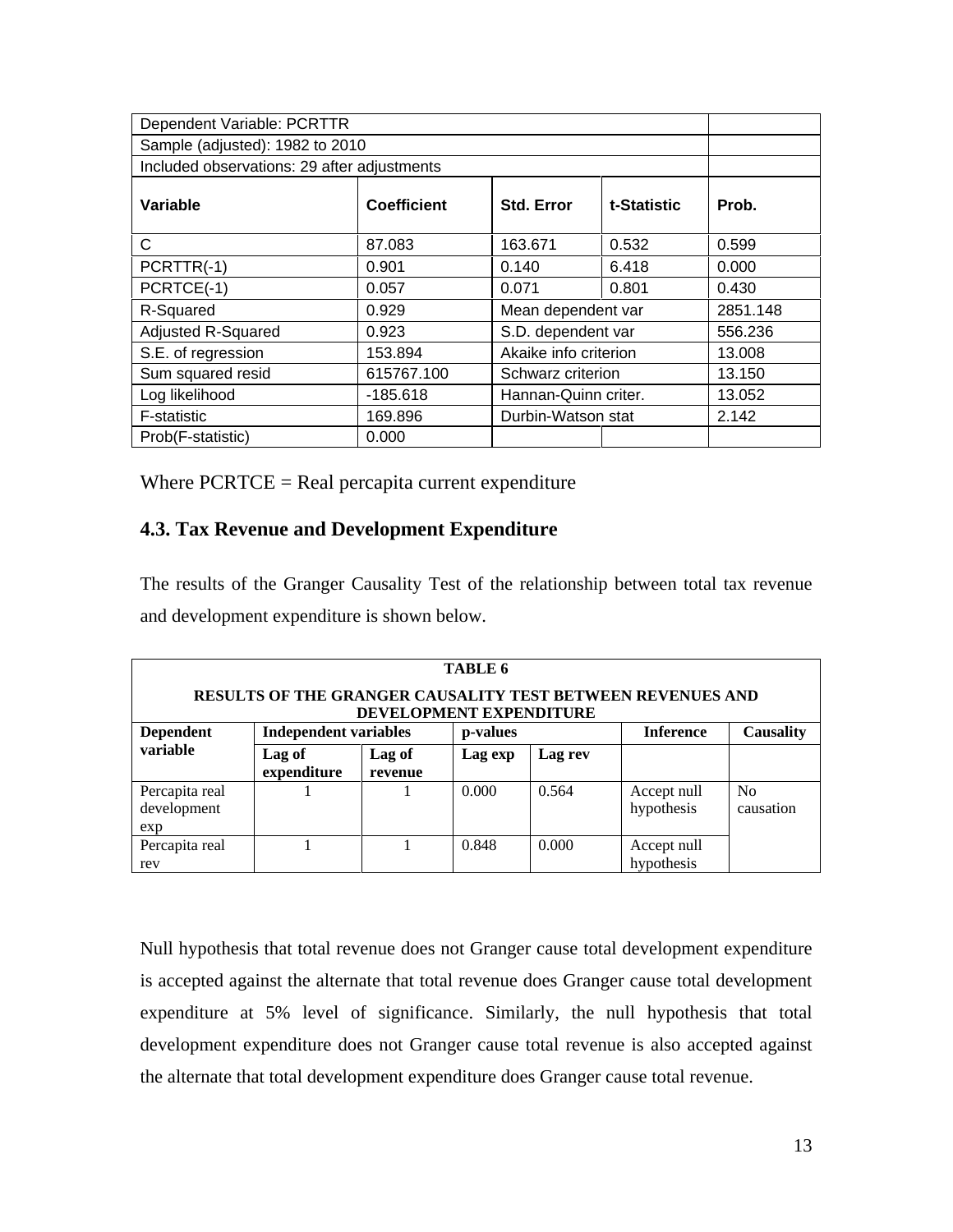The underlying regressions between total tax revenues and development expenditure are presented in Table 7.

|                                             |                                             | <b>TABLE 7</b>        |             |          |
|---------------------------------------------|---------------------------------------------|-----------------------|-------------|----------|
|                                             | RESULTS OF REGRESSIONS BETWEEN TAX REVENUES |                       |             |          |
| Dependent Variable: PCRTDE                  | AND DEVELOPMENT EXPENDITURE                 |                       |             |          |
|                                             |                                             |                       |             |          |
| Sample (adjusted): 1982 to 2010             |                                             |                       |             |          |
| Included observations: 29 after adjustments |                                             |                       |             |          |
| Variable                                    | <b>Coefficient</b>                          | Std. Error            | t-Statistic | Prob.    |
|                                             | 84.698                                      | 217.407               | 0.390       | 0.700    |
| $\vert$ PCRTDE (-1)                         | 0.832                                       | 0.114                 | 7.268       | 0.000    |
| $\vert$ PCRTTR(-1)                          | 0.044                                       | 0.076                 | 0.584       | 0.564    |
| R-Squared                                   | 0.702                                       | Mean dependent var    |             | 1188.028 |
| Adjusted R-Squared                          | 0.679                                       | S.D. dependent var    |             | 360.107  |
| S.E. of regression                          | 203.970                                     | Akaike info criterion |             | 13.572   |
| Sum squared resid                           | 1081700                                     | Schwarz criterion     |             | 13.713   |
| Log likelihood                              | $-193.787$                                  | Hannan-Quinn criter.  |             | 13.616   |
| F-statistic                                 | 30.637                                      | Durbin-Watson stat    |             | 1.514    |
| Prob(F-statistic)                           | 0.000                                       |                       |             |          |

| Dependent Variable: PCRTTR                  |                    |                       |             |          |
|---------------------------------------------|--------------------|-----------------------|-------------|----------|
| Sample (adjusted): 1982 to 2010             |                    |                       |             |          |
| Included observations: 29 after adjustments |                    |                       |             |          |
| Variable                                    | <b>Coefficient</b> | Std. Error            | t-Statistic | Prob.    |
|                                             | 55.537             | 165.926               | 0.335       | 0.741    |
| $\vert$ PCRTTR $(-1)$                       | 1.008              | 0.058                 | 17.420      | 0.000    |
| $\overline{\big }$ PCRTDE(-1)               | $-0.017$           | 0.087                 | $-0.194$    | 0.848    |
| R-Squared                                   | 0.927              | Mean dependent var    |             | 2851.148 |
| Adjusted R-Squared                          | 0.922              | S.D. dependent var    |             | 556.236  |
| S.E. of regression                          | 155.670            | Akaike info criterion |             | 13.031   |
| Sum squared resid                           | 630064             | Schwarz criterion     |             | 13.173   |
| Log likelihood                              | -185.950           | Hannan-Quinn criter.  |             | 13.075   |
| F-statistic                                 | 165.745            | Durbin-Watson stat    |             | 2.223    |
| Prob(F-statistic)                           | 0.000              |                       |             |          |

Where PCRTDE = Real percapita Development expenditure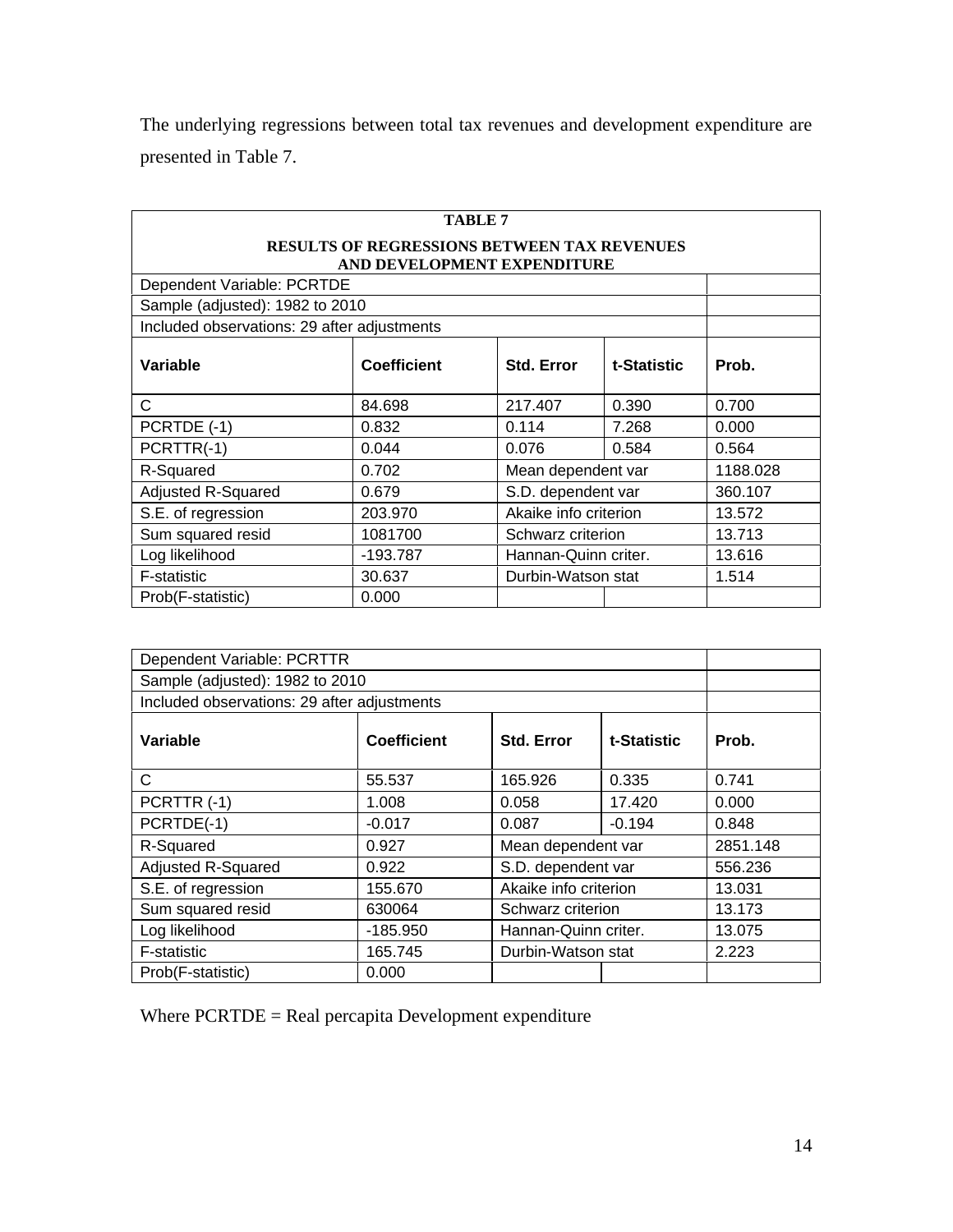Contrary perhaps to expectations, even the relatively discretionary part of expenditure on development is not related to tax revenues. As highlighted in Table 1, development expenditure has shown a steady declining trend in real percapita terms from 1992 to 2002, and thereafter a rising trend. This trend has proceeded independently of the trend in tax revenues.

#### **5. Conclusions and Recommendations**

The Granger Causality test between total tax revenues and total expenditure of the federal and provincial governments combined has revealed the absence of any significant relationship. Extension of the test to determine the causality between tax revenues and the two major components of expenditure, viz., current expenditure and development expenditure, has also been unsuccessful.

The implication of these findings is that successive governments of Pakistan have been unstable to control the size of the fiscal deficits during the periods when public expenditure has been rising sharply, as happened, for example, after 2003-04 by responding with efforts at mobilizing additional resources through the tax system. Alternatively, when revenues were stagnant in the late 90s adequate efforts were not made to control the level of public expenditure. These failures highlight the weaknesses in fiscal management in country.

However, there is a positive downside to the findings. The absence of any causality between tax revenues and expenditure does indicate that if vigorous efforts are made now to raise the tax-to-GDP ratio then this need not translate into increase in expenditure and there is, therefore, the likelihood of success of this strategy in reducing the fiscal deficit. Alternatively, if expenditure, especially on the current side, is curtailed then this is unlikely to be accompanied by any slackening of the fiscal effort. It is clear that the time has come for containing the fiscal deficit on both the revenue and expenditure front and thereby reducing inflationary pressures in the economy.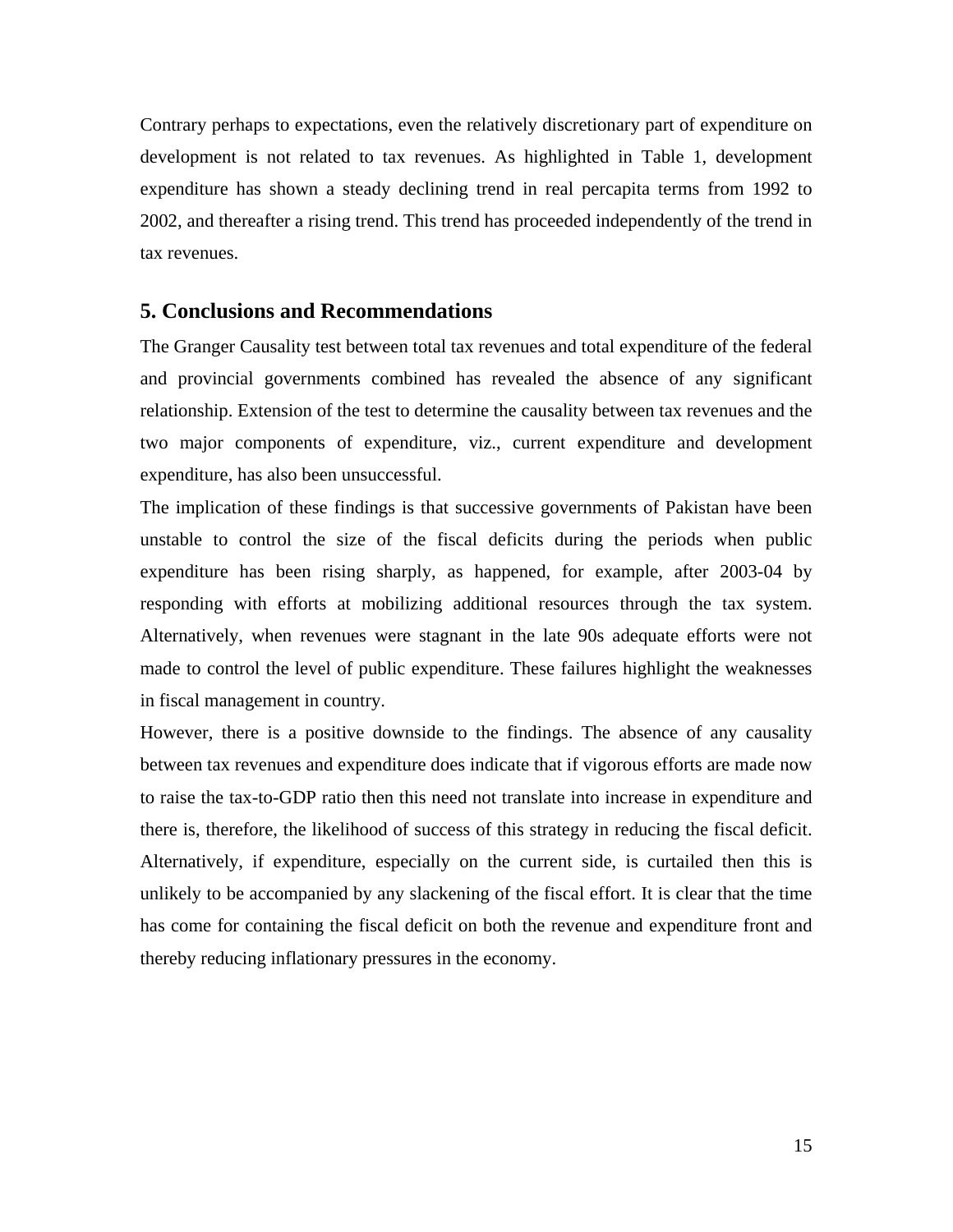# **References**

Abdul Aziz M, HabibUllah S M, Saini A W.N.w and Azali.M. 2000 "Testing for Causality Between Taxation and Government Spending: An Application of Toda- Yamamoto Approach" *Pertanika Journal of Social Science and Humanities, Universiti Putra Malaysia Press,* Vol. 8, pp. 45-50.

Aisha,Z and Khatoon,S. *"Government Expenditure and Tax Revenue Causality and Cointegration; The Experience of Pakistan 1972-2007 " Research institute, University of Karachi.*

*<http://www.pide.org.pk/psde/25/pdf/Day3/Zinaz%20Aisha.pdf>*

Akike, H. 1969 *"Fitting Autoregressive Models of Prediction", Annals of the Institute of Statistical Mathematics,* Vol 2, pp. 630-639.

Barro, J.R. 1979 *"On the determination of the public debt"*. *Journal of Political Economy,* Vol. 87, No. 5, pp. 940-971.

Bohn, H. 1991 *"Budget balance through revenue or spending adjustments? Some historical evidence for the United States"*, *Joumal of Monetary Economics,* Vol. 27, pp.333-359.

Furstenberg, G. M, von, Green,J.R and Jeong, H.J. 1986 *"Taxand Spend, or Spend and Tax" The Review of Economics and Statistics*, Vol 68, No. 2, pp. 179-188.

Granger, J. W. C 1969 *"Investigating Causal Relationship by Econometric Models and Cross Spectural Methods"*, *Econometrica*, Vol. 37, No. 3, pp. 424-438.

*Hussain, H.M. 2005* "On the Causal Relationship between Government Expenditure and Tax Revenue in Pakistan"*, Social policy and development center.*

Kirchgassner, G. and Prohl, S. *"Causality between Expenditures and Revenues: Empirical Evidence from Switzerland"* Link, *[http://www.sgvs.ire.eco.unisi.ch/papers/Kirchg%C3%A4ssner\\_Prohl\\_Causality\\_SGVS06.pdf.](http://www.sgvs.ire.eco.unisi.ch/papers/Kirchg%C3%A4ssner_Prohl_Causality_SGVS06.pdf)*

Marlow, M.L. and Manage.N. 1987 *"Expenditures and Receipts: Testing for Causality in State and Local Government Finances"*, *Public Choice*, Vol. 53, pp. 243-255.

MILLER, M.S. and RUSSEK F.S. 1990 *"Co-integration and error-correction models: the temporal causality between government taxes and spending"*, *Southern Economic Journal, Economic,* Vol. 57, No.1, pp. 221-229.

Moalusi,K.D. 2007 "Causal Link between Government Spending and Revenue: A Case Study of Botswana", *Fordham Economic Discussion paper Series,* No. dp 2007-07.

Owoye, O. 1995 *"The Causal Relationship between Taxes and Expenditures in the G7*